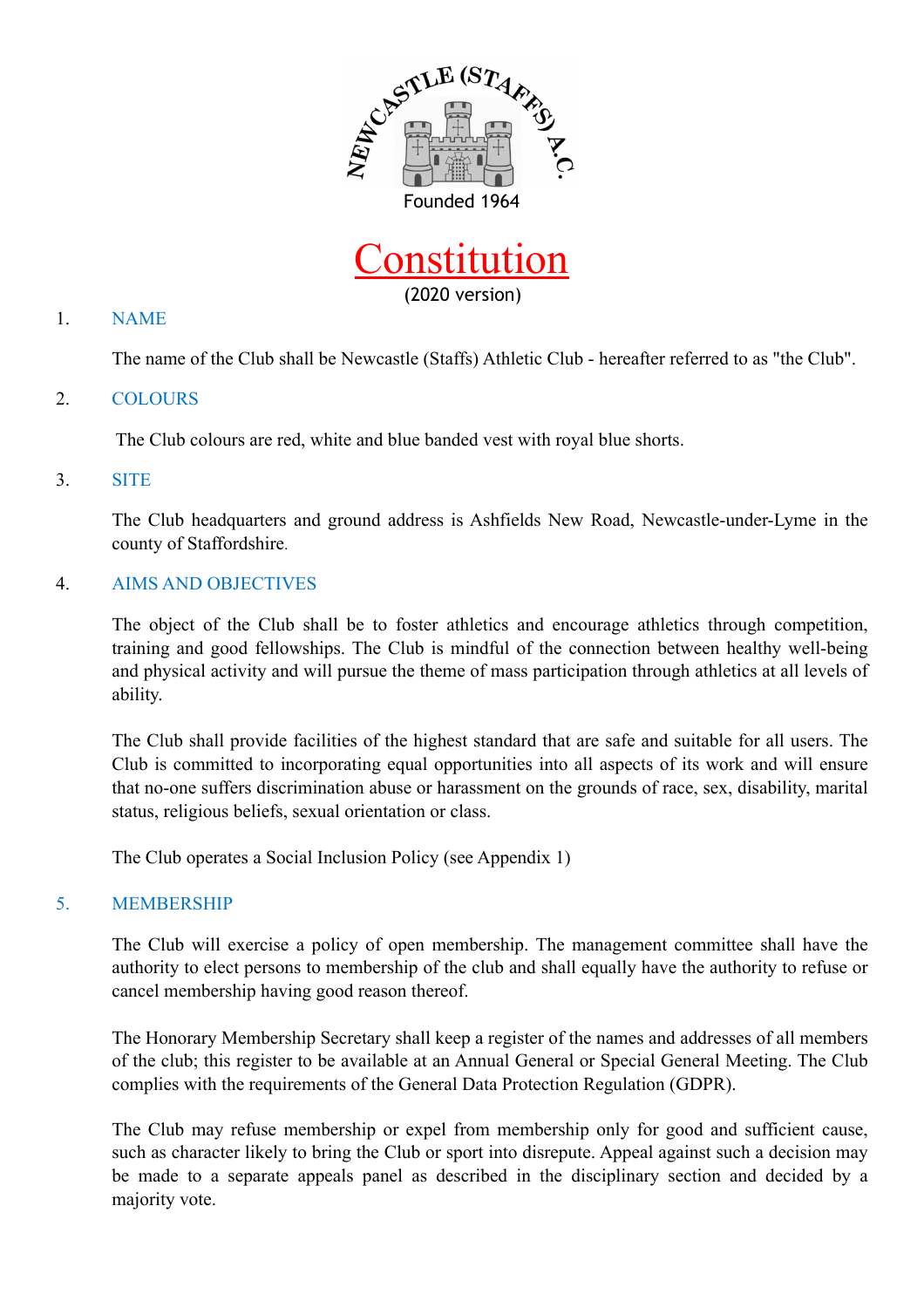Individuals who wish to become members of the Club must apply using the Membership Application Form, approved by the Committee from time to time and the application be accompanied by the membership fee.

Every candidate for membership shall be considered by the Committee, which shall admit that person to membership unless to do so would be contrary to the best interests of the sport or the good conduct and interests of the Club. Membership is not accepted until approved by the Management committee.

By becoming a member of the Club, every member agrees to abide by the Club's Constitution and Rules; the Rules of Competition and other rules and regulations of UK Athletics Limited; and the rules and regulations of England Athletics Limited (or relevant successor bodies).

#### 6. CATEGORY

Membership of the Club shall be open to the following:

- (1) **Junior members** persons under the age of 18 years or those in full-time education.
- (2) **Senior members** persons aged 18 years and over.
- (3) **Family members** Mother, Father (or those with parental responsibility) and children.

(4) **Associate members** - persons aged 18 and over who wish to support the club, but who are nonrunners.

#### 6.1 VICE-PRESIDENT/HONORARY LIFE MEMBERS

Individuals to be appointed as Life Members shall be proposed by the Committee and elected at an Annual General Meeting and must have the support of two thirds of voting members present. Life Members are exempt from payment of annual subscriptions but shall otherwise have the same rights and responsibilities as Ordinary Members.

(1) The club, at an Annual General or Special General Meeting, at their discretion may elect Vice-Presidents or Honorary Life Members of the Club for such a period and on such terms as the club may think fit.

(2) Such persons should have an official connection with the Club or with athletics or for other reasons which shall be deemed by the club worthy of such a privilege.

(3) Those members who have 10 years continuous membership leading up to their  $75<sup>th</sup>$ . birthday will then become Life Members.

### 7. SUBSCRIPTIONS

(1) Subscriptions shall be at such a rate as the Management Committee shall decide subject to ratification at an Annual General Meeting or Special General Meeting duly convened.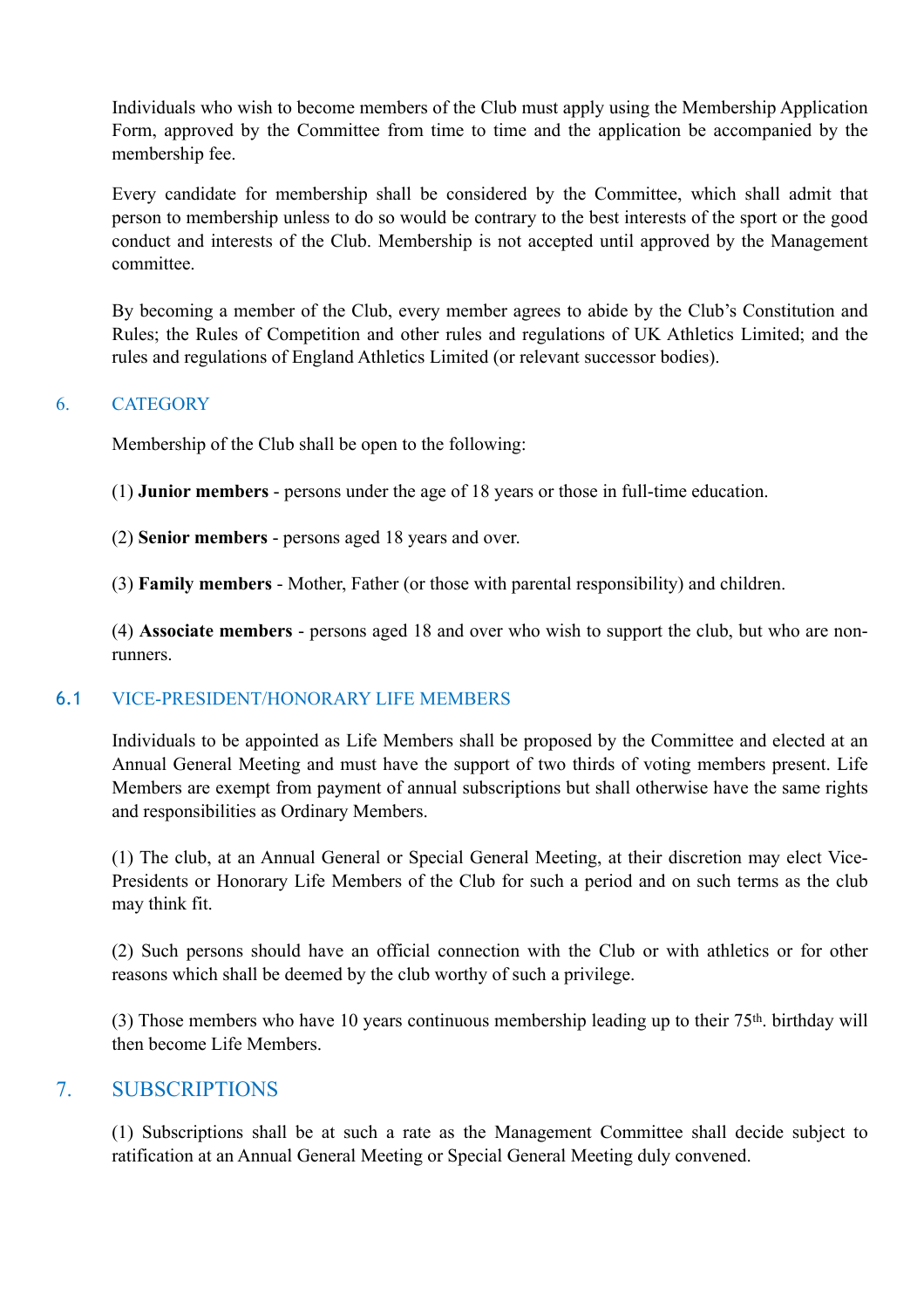(2) Subscriptions (including England Athletics Individual fee) become due on 1st April each year. N.B. Junior members on reaching 11 years of age will also pay the appropriate England Athletics Individual fee.

 (3) No competing member, having failed to pay subscriptions for the previous year shall be considered for team selection.

(4) Members having arrears of subscriptions of more than eight weeks will have their membership automatically terminated and will not be eligible to participate in the affairs or activities of the Club, including using the Club facilities or voting in any General Meeting. They will not be entitled to race in Club colours or gain discounted entry to races by claiming to be current Club members. Payment of a full subscription at a later date will enable the former member to be readmitted by the Committee, subject to payment of a levy.

(5) Members are required to complete a membership form each year and it is the member's responsibility to advise the Membership Secretary of any changes of address, emergency contact details and relevant medical conditions.

6) Members are encouraged to help out with at least one of the Club's organised events each year.

# 8. CONSTITUTION AND RULES

The constitution and rules or any part of them may be altered, varied or revoked, on request, at any Annual General or Special General Meeting. Any such proposals must be submitted in writing to the Honorary Club Secretary 28 days prior to an Annual General Meeting or 14 days prior to a Special General Meeting. Members will be notified of these proposals at least 7 days before the meeting with full details. Before the President (or in his/her absence the Chairman shall declare any resolution in this connection be passed, they must be satisfied that it has been carried by two-thirds majority of those present and eligible to vote.

### 9. ANNUAL GENERAL MEETING

(1) The AGM shall be held no later than 1st October of each year and in any event within 15 months of the previous Annual General Meeting. Members will be given at least 28 day's advance notice of the time and date of such a meeting.

(2) The business of the Annual General Meeting shall comprise the election of President, and other Officers of the club, Management Committee members, the receiving of the Honorary Treasurer's examined statement of accounts for the past financial year, plus other reports appropriate to the clubs activities. Also to discuss any proposed Constitution and/or Rule changes which must have been included in the agenda.

(3) The President will be in term of office for 4 years. The out-going President shall be eligible for re-election.

(4) In the event of a tie of votes, the President (or in his/her absence the Chairman) shall have the casting vote.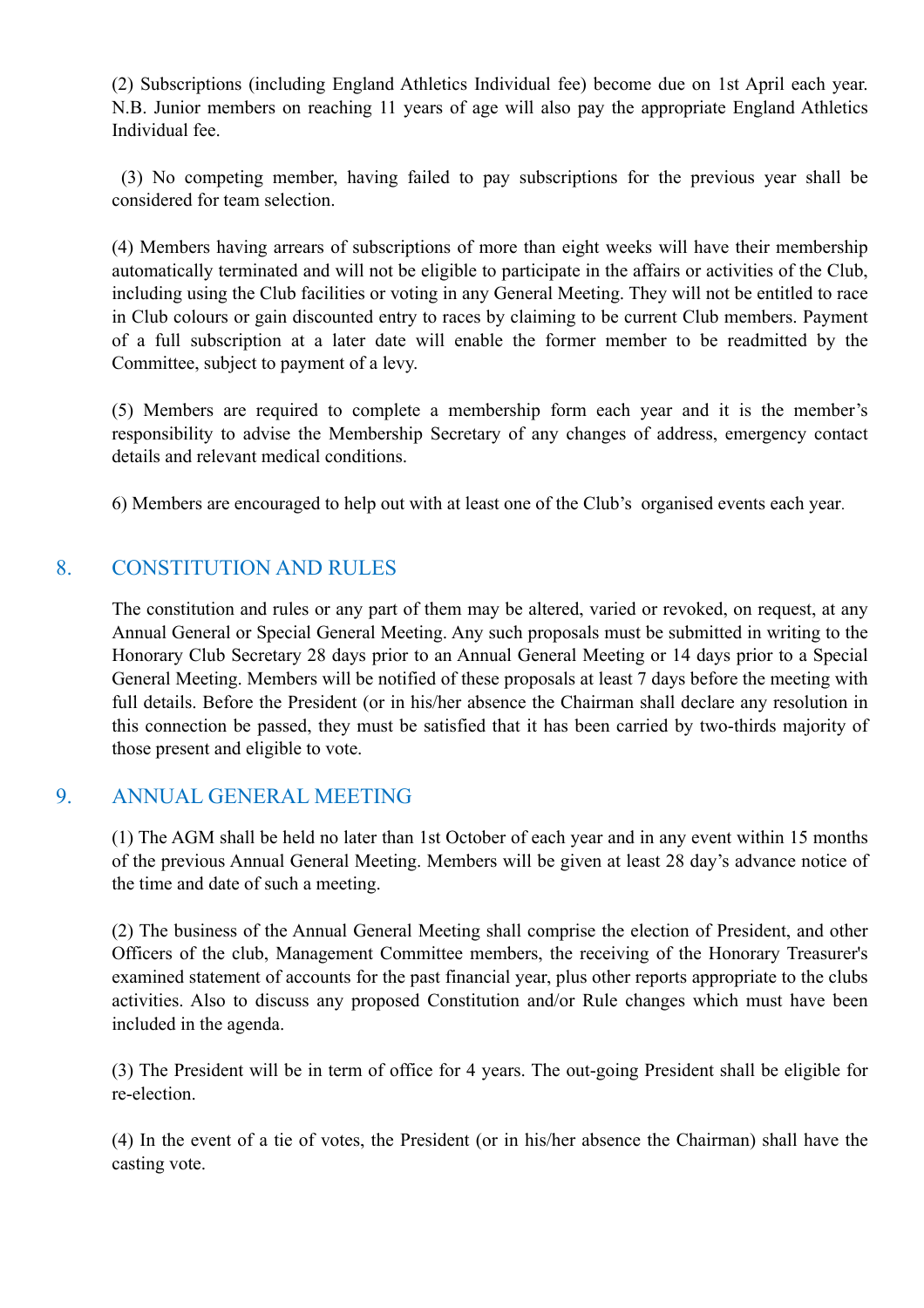(5) To conclude the Annual General Meeting, the President (or in his/her absence the Chairman) shall ask if there is any other business in order to accord members the opportunity for asking questions.

(6) Anyone may attend an Annual General Meeting but only paid-up members and Life members can vote. Membership cards may be asked for.

# 10. SPECIAL GENERAL MEETING

A Special General Meeting of the club may be called at any time by the Honorary Secretary or at the written request of not less than 20 first-claim members. At least 14 days notice shall be given of any such meeting and no business shall be transacted at any such meeting when there are not at least 20 first-claim members present.

# 11. OFFICERS OF THE CLUB

(1) Officers of the club shall be governed by the President, Honorary Club Secretary and Chairman.

(2) Officers of the Club include: Honorary Treasurer; Honorary Membership Secretary, Managers of the Male and Female Road, Cross-Country and Track and Field sections, the Young Athletes section, Club Captains and representatives for Coaching, Social/Fund Raising, Ladies and Veterans sections.

(3) The Chairman and Vice-Chairman shall be elected from among the members of the Management Committee at the first such meeting following the Annual General Meeting.

# 12. MANAGEMENT COMMITTEE

(1) The club shall be governed by a Management Committee comprised of not more than 10 members together with the Honorary Treasurer, Honorary Secretary and Chairman. Such members and officers of the club shall be eligible for re-election each year.

(2) Eligibility for nomination to the Management Committee is open to first-claim members only.

(3) Five members of the committee to form a quorum. A meeting of the Committee at which a quorum is present and has been properly convened shall be competent to exercise all the powers and discretions invested in the Committee by this Constitution

(4) Meetings shall be held monthly or otherwise as the management Committee may from time to time decide.

(5) Copies of minutes of Management Committee general meetings, on being agreed as a true record and duly signed by the Chairman (or his/her deputy) shall be displayed for members to consult.

(6) Within any Management Committee general meeting agenda, an item entitled "Members Time" may be included so as to enable an opportunity for members to address the Committee directly. Alternatively the Committee may invite persons who are not members of the Committee to address a meeting of the Committee.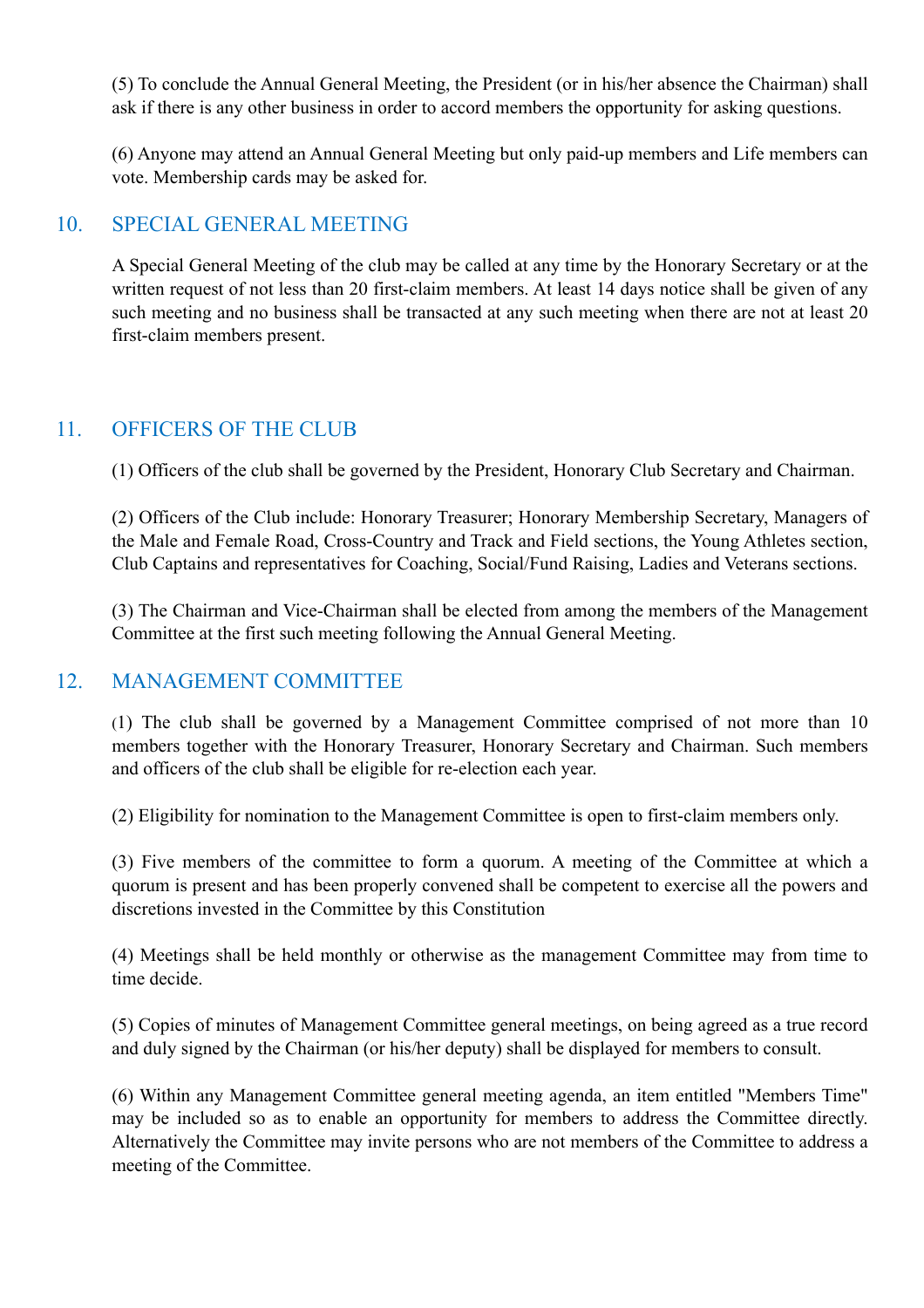(7) The Committee may act notwithstanding any vacancy in its numbers, so long as the number of members of the Committee entitled to vote is not reduced below quorum in which case it shall be entitled to act only for the purpose of appointing or arranging the election of new members of the Committee.

(8) Questions arising at any meeting shall be determined by a simple majority of votes illustrated by a show of hands. In the case of an equality of votes, the Chair shall have a casting or additional vote.

(9) The Committee may regulate their meetings and proceedings as they think fit. The Committee shall record the decisions that it has taken and publicise these to Club Members. As soon as is reasonably possible after a meeting, the Secretary shall distribute minutes of the meeting to the other Committee members for comment.

# 12.1 POWERS OF THE COMMITTEE

The Committee shall be responsible for the management of the Club and shall have the following specific powers to:

(1) Make Club Rules and regulations to allow for the day-to-day operation of the Club and its activities. Such Club Rules may not supersede or contradict provisions of the Constitution and must be reasonably available to Members. Any alteration or amendment to the Club Rules shall have immediate effect, but shall be subject to the approval by ordinary resolution of the next AGM.

(2) Operate a Member's Welfare policy in accordance with the Policy and Procedures issued by UK Athletics Limited.

(3) Make and give receipts, releases and other discharges for any amount payable to the Club and for claims and demands of the Club.

(4) Invest, place on deposit and deal with any finances of the Club not immediately required upon any investments or securities which the Committee thinks fit.

(5) Issue, sign, draw, endorse, negotiate, transfer and assign all cheques, bills, drafts, promissory notes, securities and instruments, negotiable and non-negotiable, to operate on the Club's banking accounts.

(6) Enter into all such negotiations and contracts and rescind and vary all such contracts and execute and do all such acts, deeds and things in the name of, and on behalf of, the Club as they may consider expedient.

(7) Pay all the costs and expenses of, and incidental to, any of the aforesaid matters and things.

(8) Determine how and by whom any such power shall be executed, operations effected and documents signed or things done.

(9) Appoint members of sub-Committees consisting wholly or partly of the members of the Committee to exercise such functions as the Committee may from time to time delegate to them. .

(10) Organise Club activities.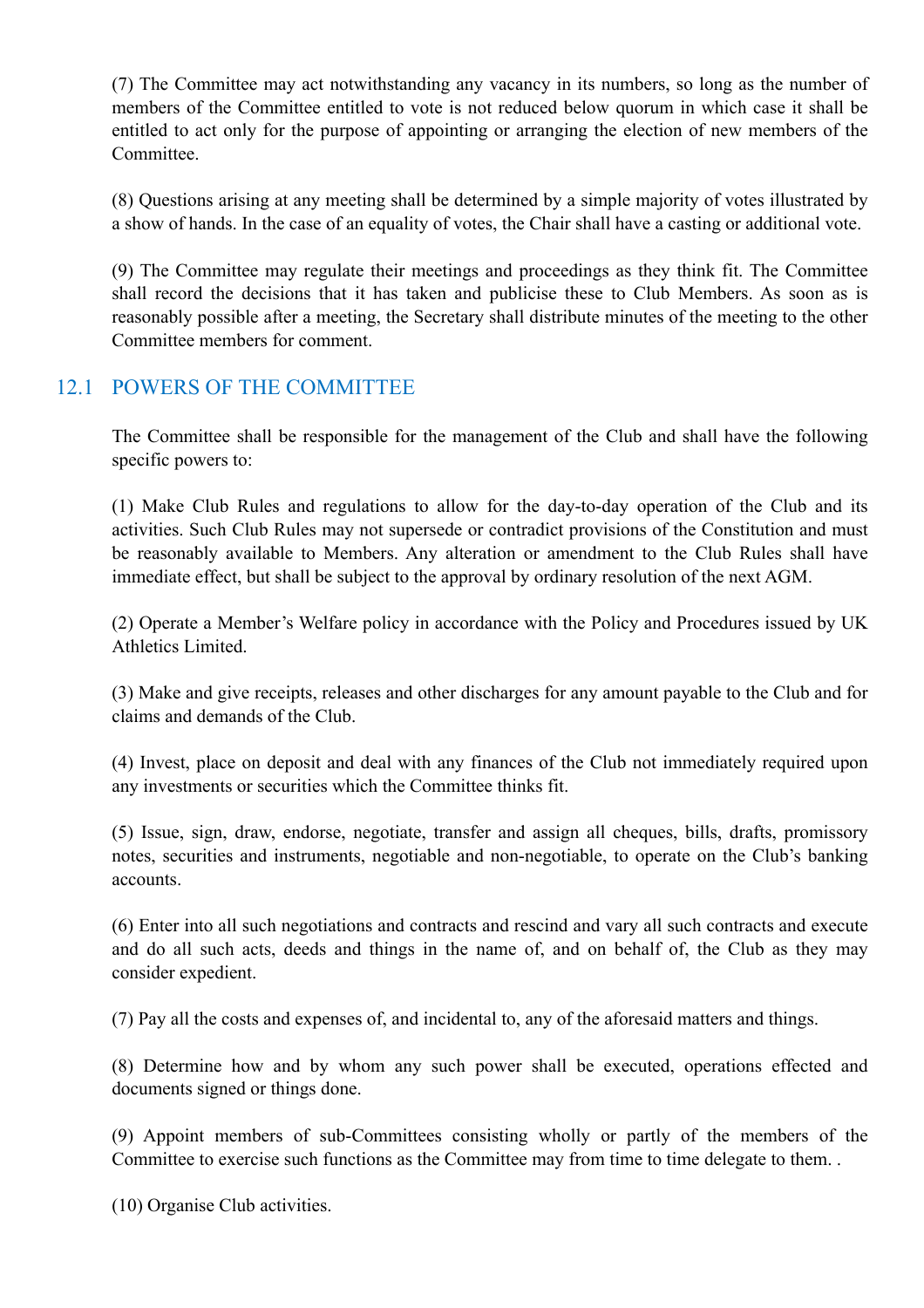# 12.2 LEAVING OFFICE

The office of an elected member of the Committee shall be vacated if he or she:

(1) Resigns at any time by notice in writing to that effect given to the Secretary or Chairman and such resignation shall take effect immediately.

 (2) Ceases to be a member or shall be excluded or suspended from the Club under disciplinary proceedings.

 (3) Is suspended from holding office or taking part in any activity relating to the administration or management of a Club by a decision of England Athletics Limited or UK Athletics Limited.

(4) Is first suspended by all the other Committee members, acting together, subject to subsequent ratification by an Annual General Meeting or Special General Meeting.

The Committee shall have the power to appoint a Member to fill any casual vacancy on the Committee until the next Annual General Meeting. Any Committee Member so appointed shall retire at the next Annual General Meeting but shall be eligible for election at such meeting in accordance with the provisions for Proceedings at General Meetings.

### 13. DISCIPLINE

All matters relating to discipline will be dealt with in accordance with the guidelines recommended by the England Athletics.

The Club shall not tolerate the physical or mental abuse, harassment, discrimination or defamation of any of its Members during, or subsequent to, Club Events. Any Member may be disciplined or excluded from membership of the Club if his or her conduct has been, or is likely to be, prejudicial to the interests of the Club. Exclusion will be agreed by resolution of a majority of those present and voting at a properly convened Committee Meeting.

Such Member shall have one month's clear notice of the Committee Meeting sent to him or her together with details of the case against him or her. The Member and a representative nominated by the Member, shall be entitled to attend the Meeting and have their say in defence, but shall not be entitled to be present at the voting or take part in the proceedings other than as the Committee shall permit. If the Member is a member of the Committee, he or she shall not be entitled to vote.

Any Member disciplined or excluded from the Club for disciplinary reasons, or any person refused membership, may lodge an appeal with the Committee and shall thereupon have the right to demand that the matter be referred to three arbitrators: one chosen by the Committee, one chosen and paid for by the aggrieved party and one by the two arbitrators. In the event that the first two arbitrators fail to agree on a third, the third arbitrator shall be appointed by the Midland Counties Athletic Association or other relevant organising body as shall be nominated by the Committee. Such arbitrators shall have the power by their award to annul the disciplinary action or exclusion, or to annul it subject to the performance of any condition, which the arbitrators may think fit to impose.

# 14. RESIGNATION AND EXPULSION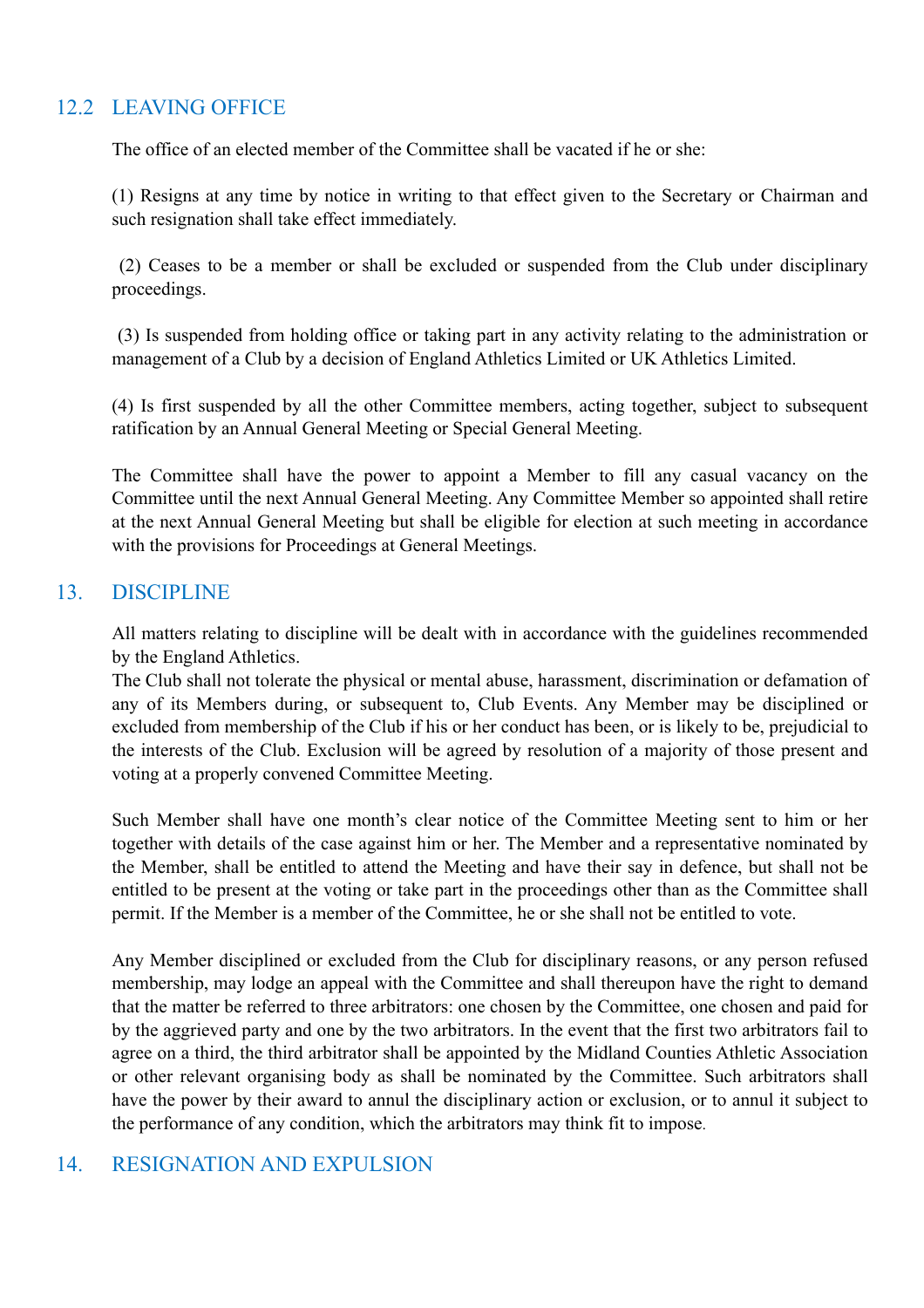(1) Any member desirous of resigning membership of the club shall signify such intention in writing to the Honorary Secretary or Membership Secretary before 1st October or otherwise may be liable for that year's subscription. A member who resigns shall not be entitled to any refund of subscriptions in respect of the remaining period.

(2) The Management Committee shall have the power to expel any member, whose subscription is overdue in accordance with the Subscriptions section (7) above. Notification will be sent in accordance section (17) below.

(3) The name and address of any person so expelled from the club shall be sent to the Honorary Secretary of the appropriate Area Association who shall enter the name in a book (to be called "The Suspension Book" kept for that purpose).

(4) Every person whose name has been entered in a Suspension Book shall be suspended from competing in any event held under England Athletics Laws until the liability causing the said expulsion, which shall not exceed one year's subscription, has been discharged.

(5) Membership shall not be transferable and shall cease immediately on death or on the failure of the member to comply with any condition of membership set out in this Constitution.

(6) The Committee shall have the power to expel a Member when in its opinion it would not be in the interests of the sport or the Club for him or her to remain a member. Such expulsion shall be carried out in accordance with the Disciplinary Procedures set out above.

(7) Any person shall, upon ceasing to be a Member of the Club, forfeit all rights to and claims upon the Club and its property and funds.

All members shall abide by the Constitution and Rules of the club for the time being in force.

# 15. INTERPRETATION OF CLUB CONSTITUTION & RULES

The Committee shall be the authority for the interpretation of the Constitution and of Club Rules. The decision of the Committee upon any questions of interpretation or upon any matter affecting the Club and not provided for by the Constitution, shall be final and binding on the Members except if otherwise directed by the Club in a Special or Annual General Meeting.

# 16. DISSOLUTION OF THE CLUB

If at any Special General Meeting a resolution for the dissolution of the Club shall be passed by a majority of the Ordinary Members present, a further Special General Meeting shall be convened, to be held not less than four weeks thereafter (of which two weeks written notice shall be given to each Member in addition to the other provisions for Notices), to further consider the matter.

The members may vote to wind up the Club if not less than three quarters of those present and voting support that proposal at a properly convened Special General Meeting. If successful, the Committee shall proceed to realise the property of the Club and discharge all liabilities.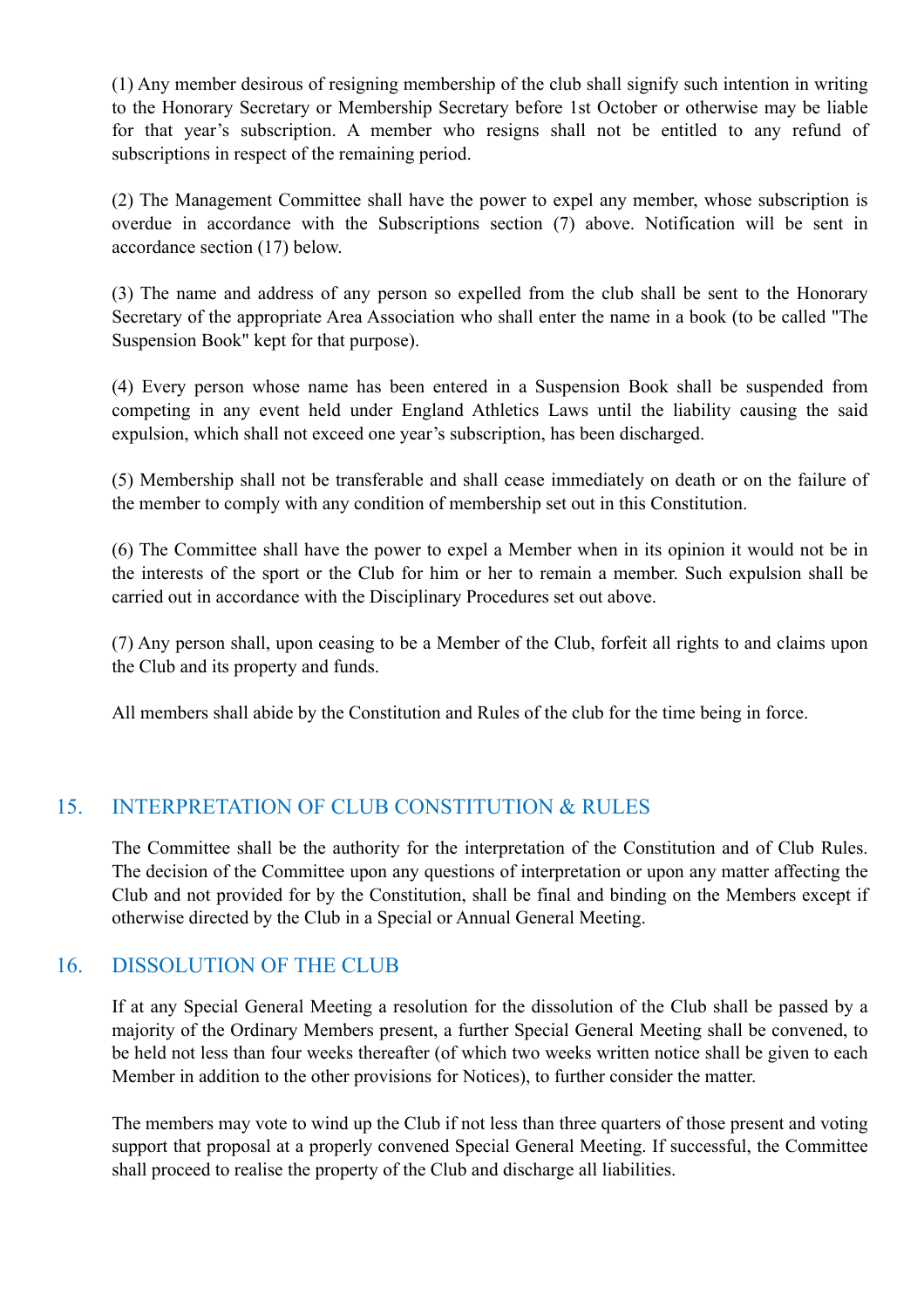Any property remaining after the discharge of debts and liabilities of the Club shall be paid to or distributed to another registered community amateur sports club for road running or athletics, or to UK Athletics Limited for use in community-related road running initiatives or to a registered or recognised charitable organisation having similar objects and affiliations, as nominated at the Special General Meeting.

### 17. NOTICES

Any notice required to be given under this Constitution will be deemed to have been given and received having been sent by standard first class post or email to the last known postal or address of the member as appropriate or by publication on the Club's website.

# 18. LONDON MARATHON SELECTION RULES

A draw to be mad adopting the following guidelines:

(1) Those who have been rejected.(Proof required/rejection slip).

(2) Those who wish to take part and have made this known to the Honorary Secretary before the day of the draw.

(3) They have been a member of the club for at least 12 months.

(4) They have paid their subscriptions for both their first and second years' membership of the club, including the England Athletic levy for both years.

(5) If they have received a club place one year, they cannot enter the draw the following year.

(6) They must have helped out with at least one organised club event during the past 12 months. A written submission, detailing such support, needs to be submitted along with the application for a club place. N.B. Competing in individual and/or team athletic events does not apply.

(7) Those having difficulties entering the official London Marathon on-line ballot must email the Club Secretary or webmaster straight away. They will then be entered into a second draw if the club places have not been fulfilled in the first draw.

# **Appendix 1 – Social Inclusion Policy**

The aim of the Social Inclusion Policy is:

To promote respect for both individuals and groups in all aspects of the clubs activities.

To this end, the club will continually review its practices to ensure that as far as possible no group or individual is excluded from its activities as a result of its actions or omissions.

The club will expect the members, officers and contracted service providers to actively promote equality of access to all aspects of the club activities. The club will attempt to be welcoming and indicate an understanding of the needs of all its members and potential members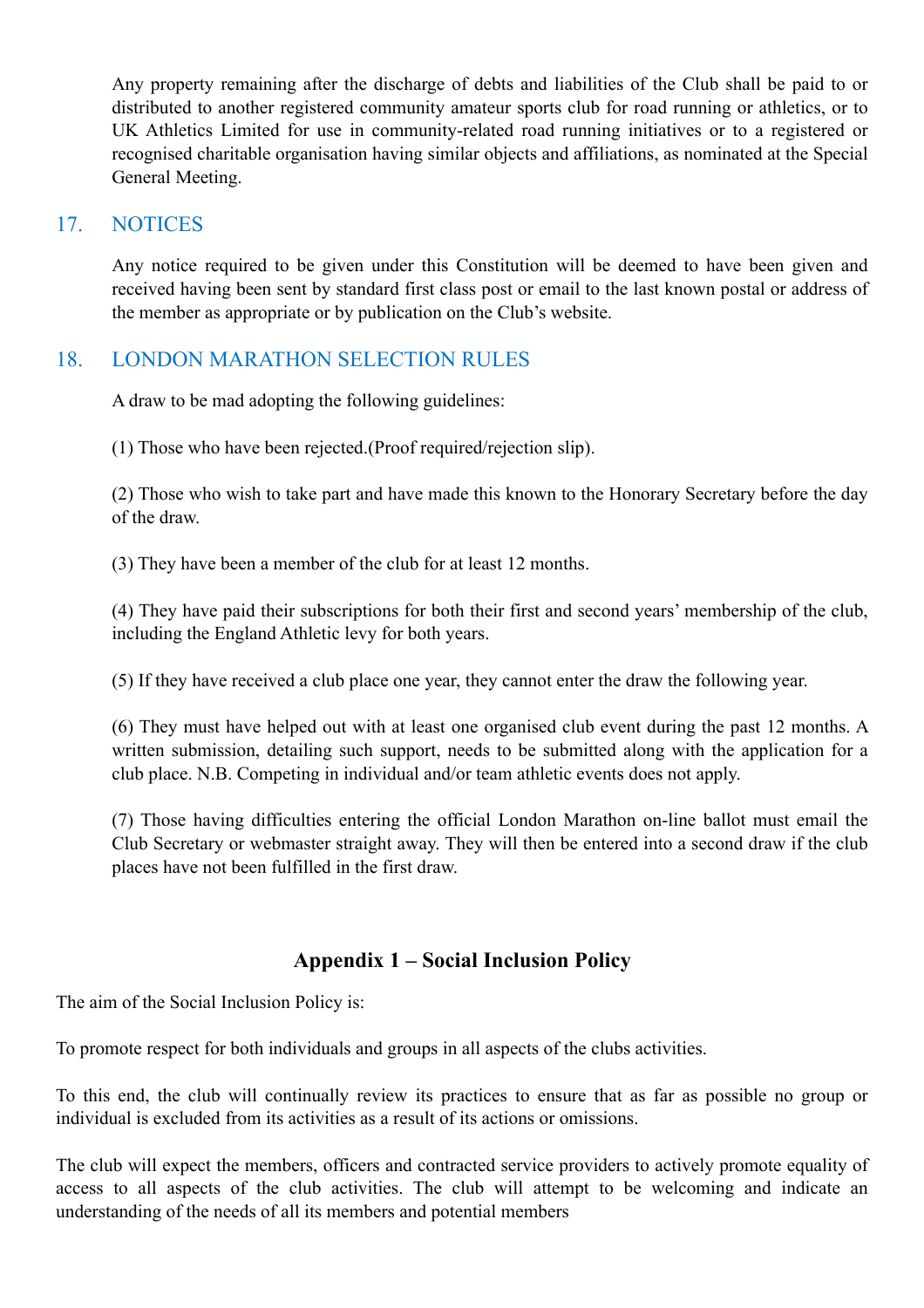In order to achieve this, the club will seek to monitor, review and respond to the views and experiences of its members and where possible to seek the views of groups and organizations socially excluded individuals and groups within society.

Members must have an equal opportunity to:

- \* Be consulted on their needs.
- \* Know about club facilities and services available to them.
- \* Comment on their experience of the clubs activities and practices.
- \* Be treated fairly and courteously.

#### **The club will aim to give fair access to everyone and this will include making special or seperate provision to ensure friendly, responsible and accessable services where possible.**

The club will expect its members and officers to actively promote this policy within their own activities. Special action should be taken to improve membership amongst known socially excluded groups where these are under represented.

The club will designate one of its officers as a social inclusion officer with responsibility for monitoring the success of the club implementing the policy. This Officer will where possible seek to work with other public bodies and in particular the Borough Council to ensure that its policies have a synergy with their Social Inclusion strategies. The aim will be to identify those social inclusion issues that impact on the clubs activities, members and athletics in general.

The officer will provide members with updates, advice and interpretation of all statutory and other legislation relating to equal opportunities and social inclusion issues.

The club and its members should therefore:

\* Ensure all members, officers, and visitors are not discriminated against in any way.

\* Co-operate with measures introduced by the club to ensure equal opportunities and inclusiveness are adhered to.

\* Prevent attempts to criticise individuals on the grounds that they have made complaints or provided information about discrimination.

\* Ensure that members, officers, visitors and members of the public are not harassed, abused, or intimidated on account of their sex, marital status, age, race, disability, religious beliefs, sexuality or class.

\* Inform the club if they are aware that discrimination is taking place in any area of the clubs activities.

\* Seek to learn from other clubs and organizations best practice in ways to ensure inclusiveness.